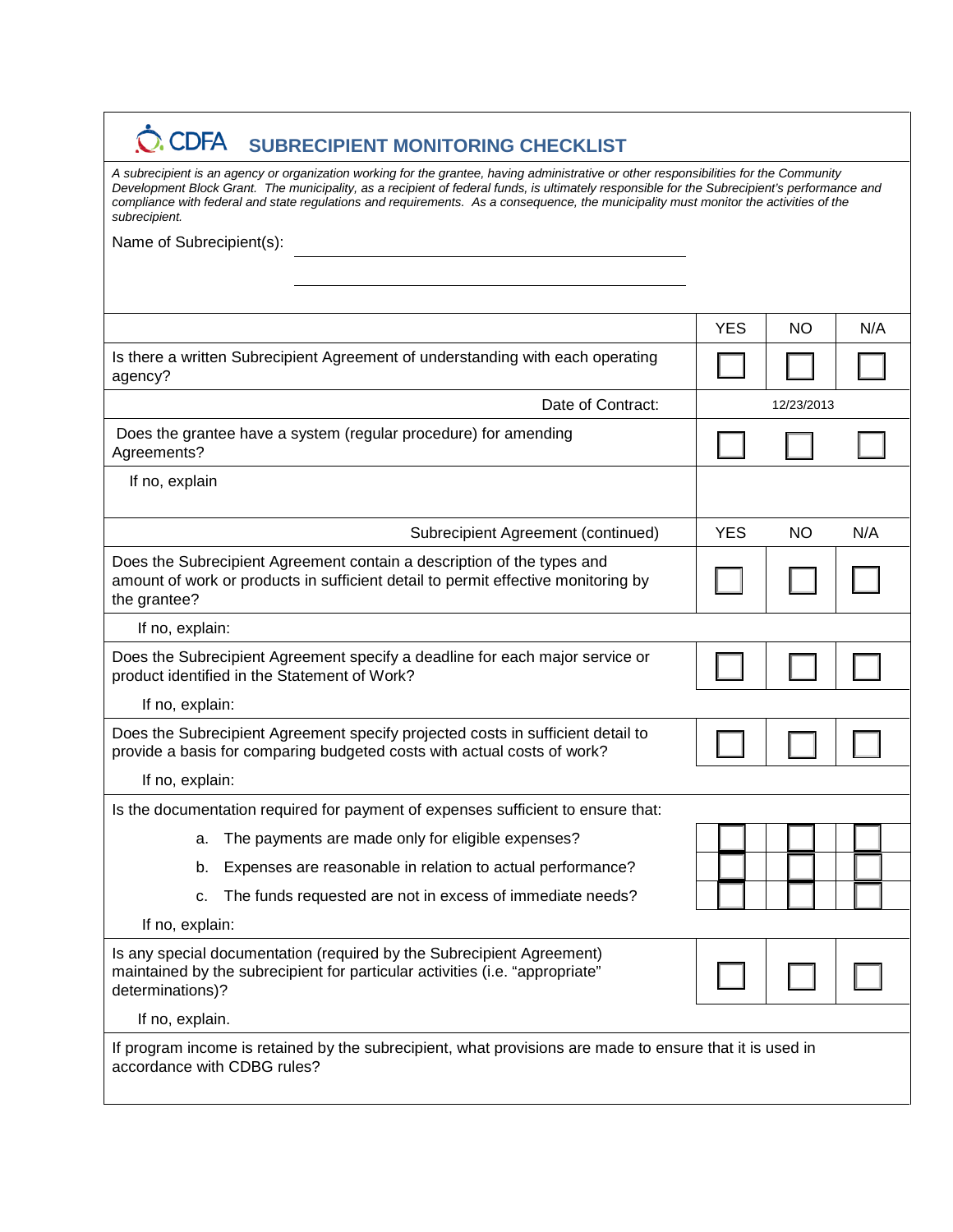|                                  | <b>SUBRECIPIENT MONITORING (continued)</b>                                                                                                 |                                                                                                                                                                                                                                                                                                                                                                                                                                                                       |            |           |     |
|----------------------------------|--------------------------------------------------------------------------------------------------------------------------------------------|-----------------------------------------------------------------------------------------------------------------------------------------------------------------------------------------------------------------------------------------------------------------------------------------------------------------------------------------------------------------------------------------------------------------------------------------------------------------------|------------|-----------|-----|
|                                  | Subrecipient Management and Training System                                                                                                |                                                                                                                                                                                                                                                                                                                                                                                                                                                                       |            |           |     |
|                                  | Explain the grantee's management system for subrecipient oversight:                                                                        |                                                                                                                                                                                                                                                                                                                                                                                                                                                                       |            |           |     |
| requirements?                    |                                                                                                                                            | What efforts are being made to assure the Subrecipient's understanding of applicable CDBG program                                                                                                                                                                                                                                                                                                                                                                     |            |           |     |
| a.                               |                                                                                                                                            | What technical assistance/training has been provided during the year?                                                                                                                                                                                                                                                                                                                                                                                                 |            |           |     |
| <b>Trainees</b>                  |                                                                                                                                            | <b>Topic</b>                                                                                                                                                                                                                                                                                                                                                                                                                                                          | Date       |           |     |
|                                  |                                                                                                                                            |                                                                                                                                                                                                                                                                                                                                                                                                                                                                       |            |           |     |
|                                  |                                                                                                                                            |                                                                                                                                                                                                                                                                                                                                                                                                                                                                       |            |           |     |
| b.                               |                                                                                                                                            | What resource materials (regulations, OMB Circulars, etc.) did the grantee provide?                                                                                                                                                                                                                                                                                                                                                                                   |            |           |     |
|                                  | requirements, including record retention?                                                                                                  | How does the grantee ensure that the subrecipient(s) maintain adequate records to comply with program                                                                                                                                                                                                                                                                                                                                                                 |            |           |     |
| Subrecipient's Internal Controls |                                                                                                                                            |                                                                                                                                                                                                                                                                                                                                                                                                                                                                       |            |           |     |
|                                  | examination with audits by qualified individuals and resolution of audit results)?                                                         | How does the grantee assure that the Subrecipient's financial management systems are kept in accordance with<br>Subpart C.20 - .29 of OMB Circular A-110 (disclosure of financial results; sources and uses of funds; control of<br>funds; property and other assets; comparison of actual with budgeted outlays; cash management; procedures for<br>determining reasonableness, allowability and allocability of costs; figures supported with source documentation; |            |           |     |
|                                  |                                                                                                                                            |                                                                                                                                                                                                                                                                                                                                                                                                                                                                       | <b>YES</b> | <b>NO</b> | N/A |
|                                  | Does the grantee ensure that subrecipient employees working on CDBG and<br>non-CDBG activities keep appropriate time distribution records? |                                                                                                                                                                                                                                                                                                                                                                                                                                                                       |            |           |     |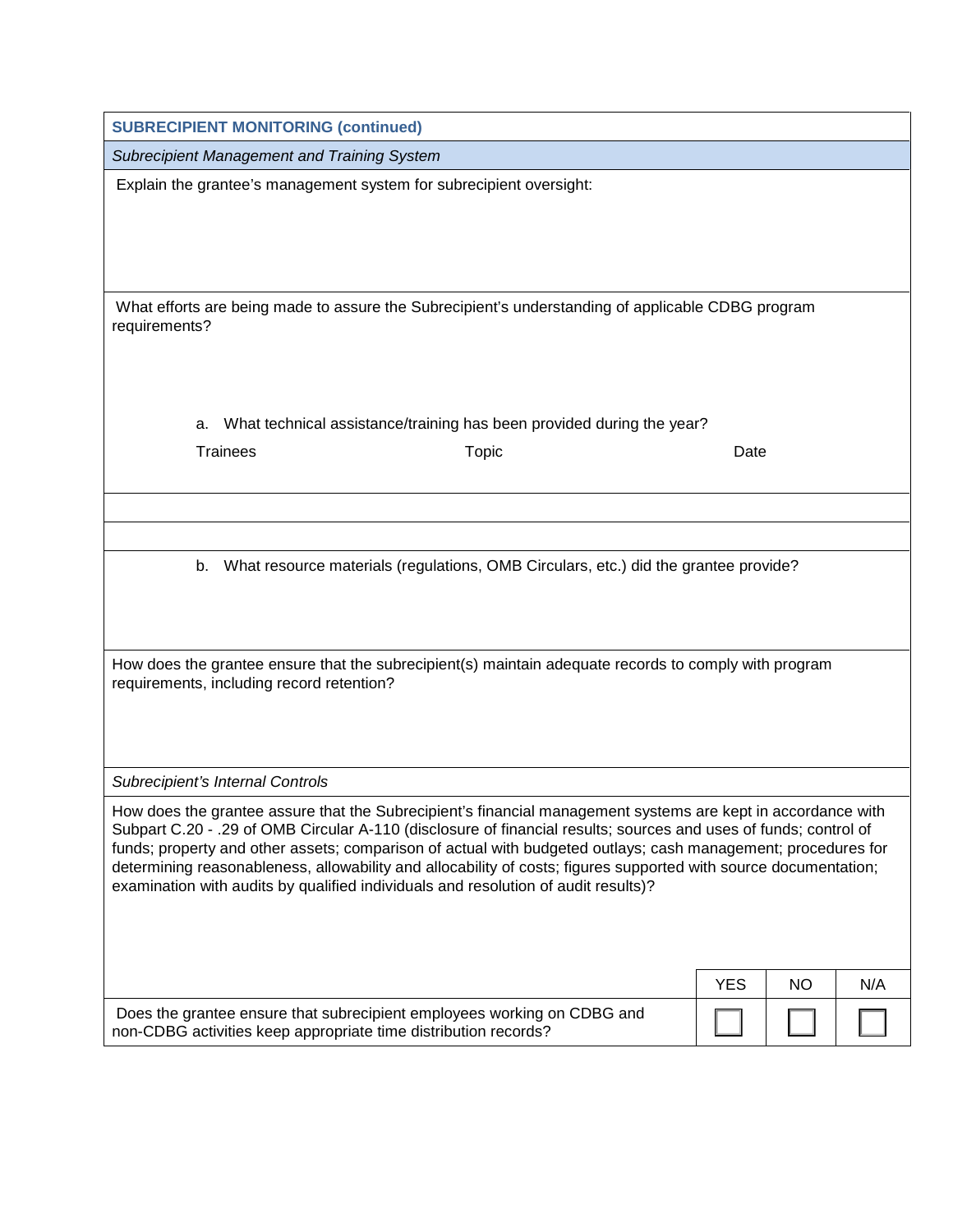| <b>SUBRECIPIENT MONITORING (continued)</b>                                                                                                                                 |                  |
|----------------------------------------------------------------------------------------------------------------------------------------------------------------------------|------------------|
| Subrecipient's Internal Controls (continued)                                                                                                                               |                  |
| How does the grantee ensure compliance with procurement and/or<br>subcontracting requirements of Subpart C.40-.48 of OMB Circular A-110                                    |                  |
| <b>YES</b>                                                                                                                                                                 | <b>NO</b><br>N/A |
| Does grantee require audit reports (as required under OMB Circulars A-128 and A-<br>$133$ ?                                                                                |                  |
| Who reviews the audit, and how do they follow up on irregularities?                                                                                                        |                  |
|                                                                                                                                                                            |                  |
| What process does the grantee use to review subrecipients for evidence of conflicts of interest involving grantee<br>and subrecipient or subrecipient and its contractors? |                  |
|                                                                                                                                                                            |                  |
|                                                                                                                                                                            |                  |
| What procedures does the subrecipient use to identify CDBG property and assets such as property records<br>(Subpart C.30 - .37 of OMB Circular A-110)?                     |                  |
| What procedures does subrecipient use to ensure adequate safeguards for preventing loss, damage, or theft of<br>subrecipient-held property?                                |                  |
| Who is responsible for the following:                                                                                                                                      |                  |
| Approving/signing invoices?<br>а.                                                                                                                                          |                  |
| Writing checks?<br>b.                                                                                                                                                      |                  |
| Bookkeeping?<br>с.                                                                                                                                                         |                  |
| What is the process for paying project invoices?                                                                                                                           |                  |
|                                                                                                                                                                            |                  |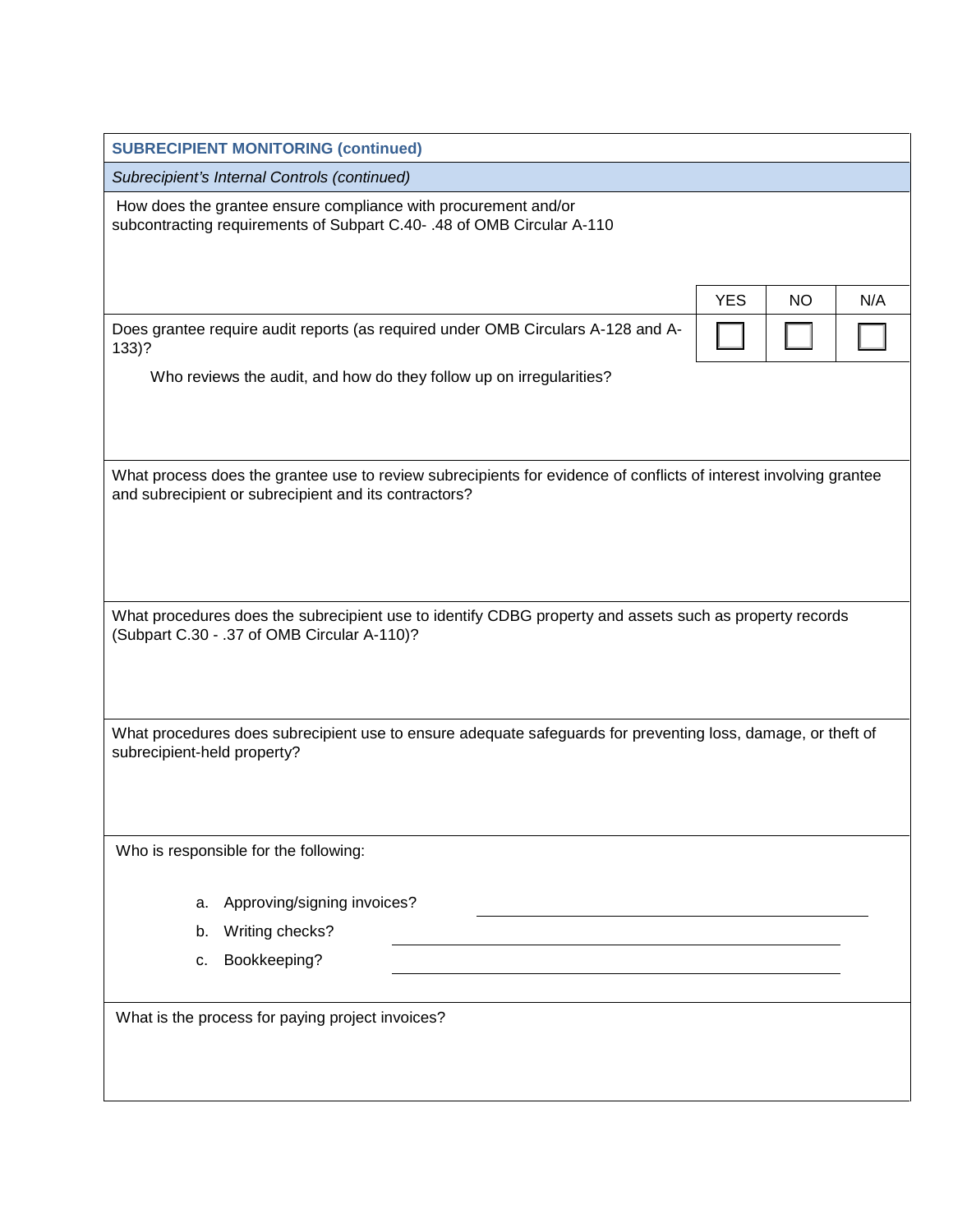| <b>SUBRECIPIENT MONITORING (continued)</b>                                                                                                                                                     |                                                                                                                                                             |                                    |            |               |     |  |
|------------------------------------------------------------------------------------------------------------------------------------------------------------------------------------------------|-------------------------------------------------------------------------------------------------------------------------------------------------------------|------------------------------------|------------|---------------|-----|--|
| Subrecipient's Internal Controls (continued)                                                                                                                                                   |                                                                                                                                                             |                                    |            |               |     |  |
| take to disburse CDBG funds?                                                                                                                                                                   | Based on the receipt of CDBG funds issued in response to payment requests sampled, how many days does it                                                    |                                    |            |               |     |  |
| Check #                                                                                                                                                                                        | Date Check Received by<br>Grantee                                                                                                                           | Date Funds Disbursed by<br>Grantee |            | Total<br>Days |     |  |
|                                                                                                                                                                                                |                                                                                                                                                             |                                    |            |               |     |  |
|                                                                                                                                                                                                |                                                                                                                                                             |                                    |            |               |     |  |
|                                                                                                                                                                                                |                                                                                                                                                             |                                    |            |               |     |  |
|                                                                                                                                                                                                |                                                                                                                                                             |                                    |            |               |     |  |
|                                                                                                                                                                                                |                                                                                                                                                             |                                    |            |               |     |  |
|                                                                                                                                                                                                |                                                                                                                                                             |                                    | <b>YES</b> | <b>NO</b>     | N/A |  |
| Based on information collected in the previous question, were CDBG funds<br>disbursed as close as administratively feasible to the time they were received?                                    |                                                                                                                                                             |                                    |            |               |     |  |
| funds:                                                                                                                                                                                         | Describe any special procedures the grantee uses to minimize the time elapsing<br>between the receipt of CDBG funds from CDFA and the disbursement of these |                                    |            |               |     |  |
| Are CDBG payments from CDFA deposited in an interest bearing account?                                                                                                                          |                                                                                                                                                             |                                    |            |               |     |  |
| of CDBG funds to CDFA?                                                                                                                                                                         | If yes, have provisions been made for returning interest earned on the deposit                                                                              |                                    |            |               |     |  |
| <b>Reporting on Grant</b>                                                                                                                                                                      |                                                                                                                                                             |                                    |            |               |     |  |
| Are regular progress and financial reports reviewed?                                                                                                                                           |                                                                                                                                                             |                                    |            |               |     |  |
| If yes, how often?                                                                                                                                                                             |                                                                                                                                                             |                                    |            |               |     |  |
| to CDFA?                                                                                                                                                                                       | What report mechanism is used to obtain information necessary for the Semi-Annual Progress Reports submitted                                                |                                    |            |               |     |  |
| Is the content of the written reports clearly specified; information required is<br>sufficient to assess the Subrecipient's performance against specifications in<br><b>Statement of Work?</b> |                                                                                                                                                             |                                    |            |               |     |  |
| If no, explain.                                                                                                                                                                                |                                                                                                                                                             |                                    |            |               |     |  |
| subrecipient?                                                                                                                                                                                  | Does the grantee verify the data and actual beneficiaries reported by the                                                                                   |                                    |            |               |     |  |
| If no, explain.                                                                                                                                                                                |                                                                                                                                                             |                                    |            |               |     |  |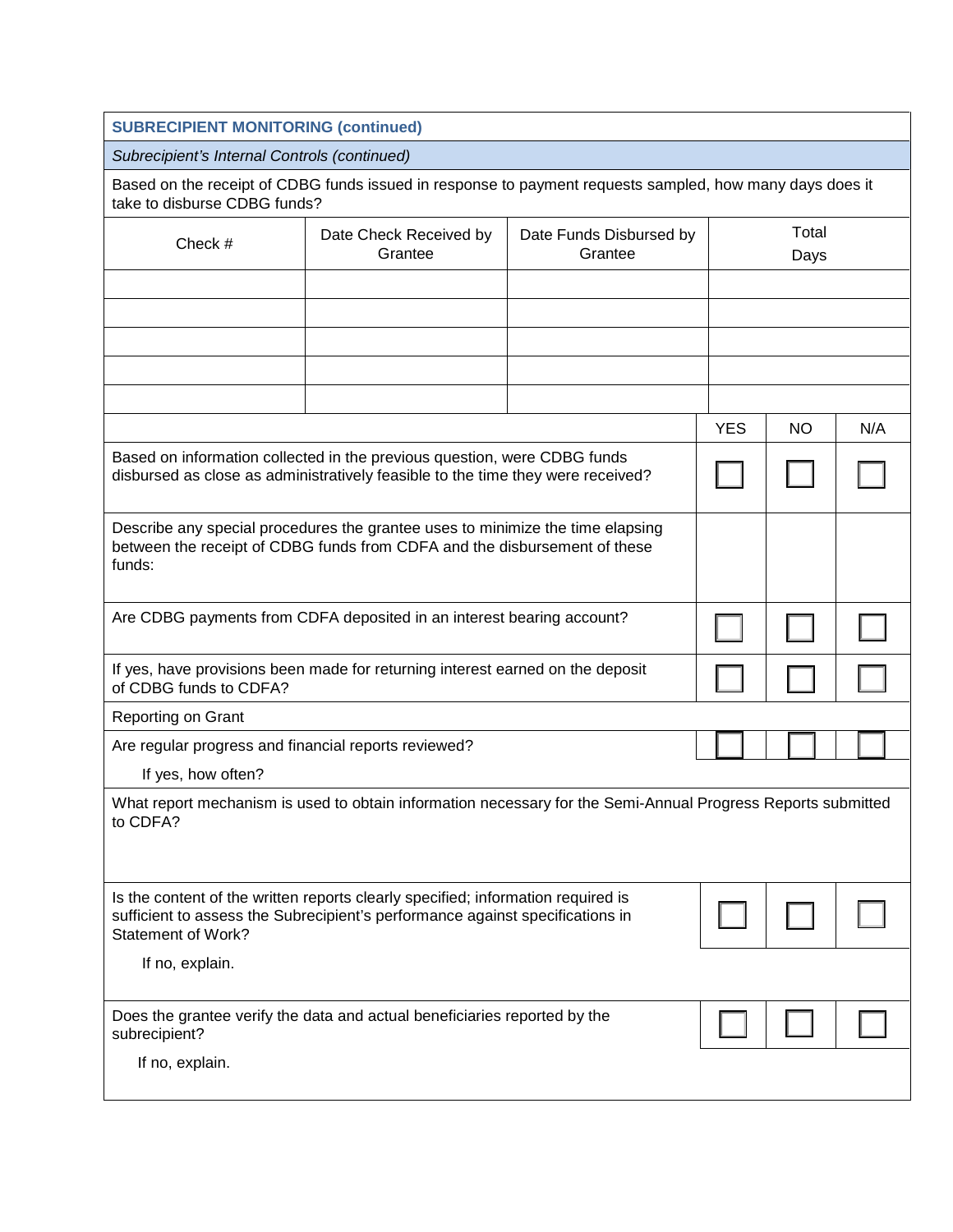| SUBRECIPIENT MONITORING (continued)                                                                                                                                                |            |           |     |
|------------------------------------------------------------------------------------------------------------------------------------------------------------------------------------|------------|-----------|-----|
| On-Site Monitoring by the Grantee                                                                                                                                                  |            |           |     |
| How often does the grantee monitor its subrecipient(s) on site?                                                                                                                    |            |           |     |
| Do monitoring reports document areas monitored, conclusions reached, and<br>necessary corrective actions?                                                                          |            |           |     |
| If no, explain.                                                                                                                                                                    |            |           |     |
| Are sufficient time to respond given to subrecipients?                                                                                                                             |            |           |     |
| If no, explain.                                                                                                                                                                    |            |           |     |
| Are monitoring results communicated on a timely basis to subrecipients?                                                                                                            |            |           |     |
| If no, explain.                                                                                                                                                                    |            |           |     |
| Do results include expected corrective actions and dates for resolutions?<br>1.                                                                                                    |            |           |     |
| If no, explain.                                                                                                                                                                    |            |           |     |
| What are the grantee's internal procedures for ensuring quality of monitoring efforts, including documentation,<br>2.<br>indented actions, and follow-through on intended actions. |            |           |     |
| <b>SUBRECIPIENT MONITORING (continued)</b>                                                                                                                                         |            |           |     |
| <b>Program Income Monitoring</b>                                                                                                                                                   |            |           |     |
| How does the grantee keep track of subrecipient-generated program income and ensure accurate reporting?                                                                            |            |           |     |
|                                                                                                                                                                                    | <b>YES</b> | <b>NO</b> | N/A |
| Does the grantee check to determine if the subrecipient has established<br>revenue accounts to record program income?                                                              |            |           |     |
| If no, explain.                                                                                                                                                                    |            |           |     |